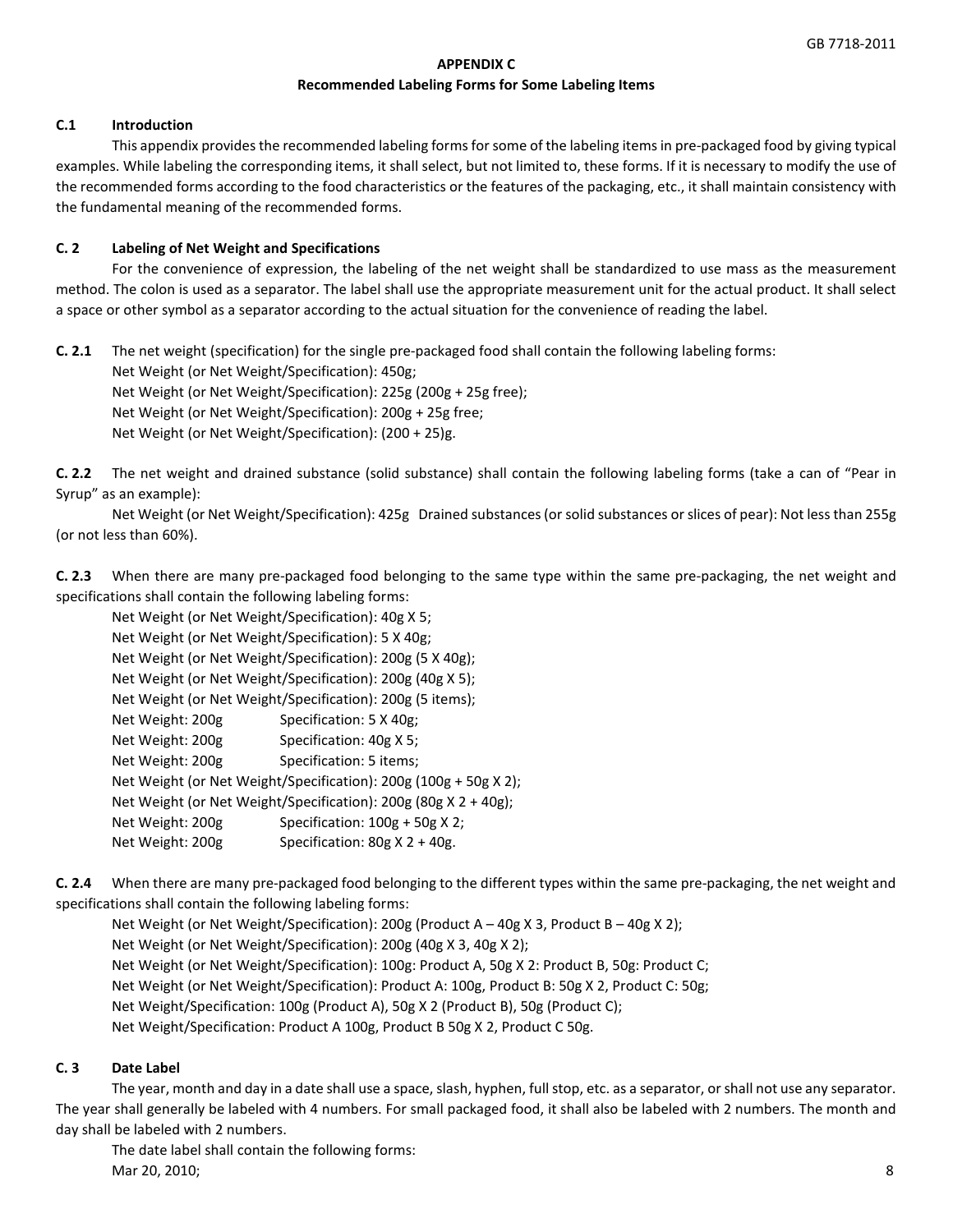2010 03 20; 2010/03/20; 20100320; 20 Mar 2010; Mar 20, 2010; (mm/dd/yyyy): 03 20 2010; 03/20/2010; 03202010;

# **C. 4 Label for Expiry Date**

The expiry date shall contain the following labeling formats: Best consumed before ……; before …… consumed the best; before …… the best; Before this date …… the best; before this date …… consumed the best; Expiry date (to) ……; expiry date xx months (or xx days, or xx days, or xx weeks, or x years)

# **C. 5 Label for Storage Conditions**

The storage conditions shall be labeled as "storage conditions", "storage conditions", "storage methods" and other titles, or not be labeled with any title.

The storage conditions shall contain the following labeling forms:

Stored in room temperature (or frozen, or chilled, or avoid sunlight, or a cool and dry place):

Stored at xx – xx°C;

Please store in a cool and dry place;

Stored at room temperature, refrigerate after opening;

Temperature:  $\leqslant$  xx<sup>o</sup>C; Temperature:  $\leqslant$  xx%.

\_\_\_\_\_\_\_\_\_\_\_\_\_\_\_\_\_\_\_\_\_\_\_\_\_\_\_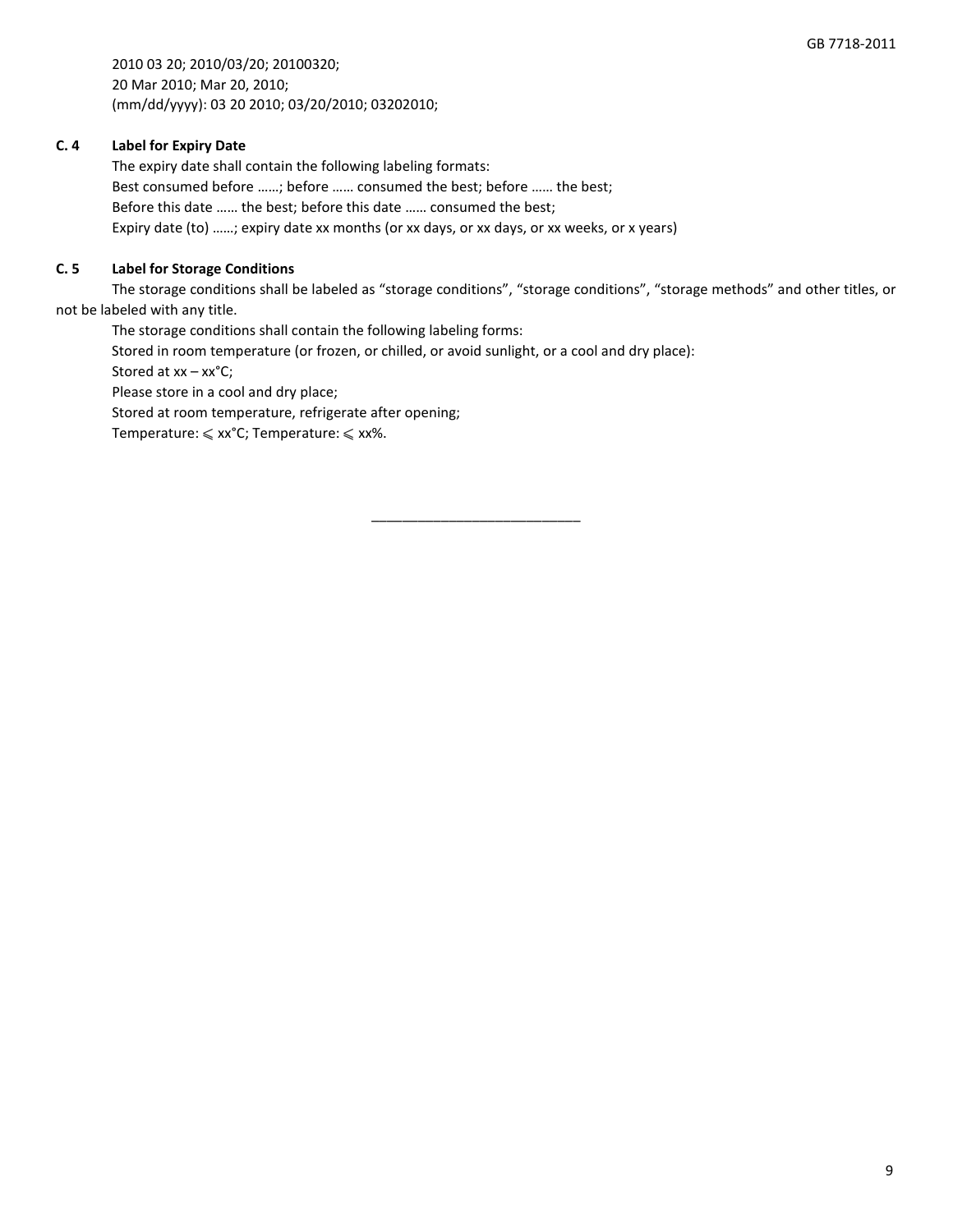# **The Evaluation Statement of the National Health and Family Planning Commission on Food Safety Standards and Monitoring**

# **"General Rules of Pre-packaged Food Labels" (GB 7718-2011) Questions and Answers (Revised version)**

National Health and Family Planning Commission of the People's Republic of China Feb 26, 2014

## **1. Objective and Basis of Revising the "General Rules of Pre-packaged Food Labels"**

Food labels are the carriers for transmitting product information to the consumers. By performing well in the pre-packaged food label management, it not only protects the rights and interests of the consumers and delivers an effective method to safeguard the healthy development of the industry, it also meets the requirements of food safety scientific management. According to the "Food Safety Law" and the provisions of its enforcing regulations, the original Ministry of Health has made revisions to the pre-packaged food label standards. The new "General Rules of Pre-packaged Food Labels", (**GB 7718-2011**), has fully considered the implementation situation of the "General Rules of Pre-packaged Food Labels", (**GB 7718-2004**). It refines and streamlines the "Food Safety Law" and the comprehensive requirements of its regulation implemented on food labels, enhancing the scientific nature and operability of the standards.

**2. Relationship of "General Rules of Pre-packaged Food Labels", (GB 7718-2011), with the Rules and Regulations, Normative Documents of the Relevant Departments** 

The "General Rules of Pre-packaged Food Labels", (**GB 7718-2011**), belongs to the national food safety standards. If the corresponding contents stipulated in the relevant rules and regulations, normative documents are not consistent with this standard, it shall be executed according to this standard.

This standard defines the universality requirements of the pre-packaged food labels. If the other national food safety standards have special provisions, it shall execute both the universality requirements and special provisions of the prepackaged food labels at the same time.

## **3. Main Process of the Standards Revision**

According to the "Food Safety Law" and its enforcing regulations and the food safety monitoring work requirements, the original Ministry of Health has appointed the Chinese Center for Disease Control and Prevention, China National Food Industry Association, and other units to form a standards drafting group to be responsible for the mission of revising the standards. On many occasions, the standards drafting group has organized expert research, convened seminars and expert consultancy conferences. It comprehensively listened to the opinions of the relevant departments, industry associations and enterprises. This standard was open to the public for suggestions and opinions through the website of the National Health and Family Planning Commission, that has undergone reform from the original Ministry of Health and organization. It received a total of over **700** feedback opinions and suggestions for revision. The standards drafting group analyzed the feedback opinions one by one and immediately convened a thematic conference to conduct research, further improving the texts of the standards. This standard was passed at the fifth directors' meeting of the National Food Safety Standards Review Committee after review. It was publicly announced on **April 20, 2011** and officially implemented on **April 20, 2012**.

## **4. Main Contents of the Improved, Revised Standards**

- (1) The applicable scope of the revised standards. This standard is applicable to two types of pre-packaged food: One is the pre-packaged food that are directly delivered to the consumers; second is the pre-packaged food that are indirectly delivered to the consumers. It is not applicable to the labels of unpackaged food, food that are produced and sold on site and food packaging for storage and transportation.
- (2) According to the requirements of the "Food Safety Law", this standard has made a revision on the definitions of "prepackaged food" and "manufacturing date", enhancing the definition of "specifications" and the labeling methods of "specifications".
- (3) According to the requirements of the "Food Safety Law", this standard increases the contents of the "the contents that shall not be labeled or hinted with the effects of prevention and treatment of diseases, non-health supplement food shall not explicitly or implicitly express the health effects".
- (4) According to the provisions of the "Food Safety Law", this standard streamlines the labeling requirements for food additives, clearly defining that the food additives shall be labeled as the generic names specified in the "Usage Standards of Food Additives", (**GB 2760**).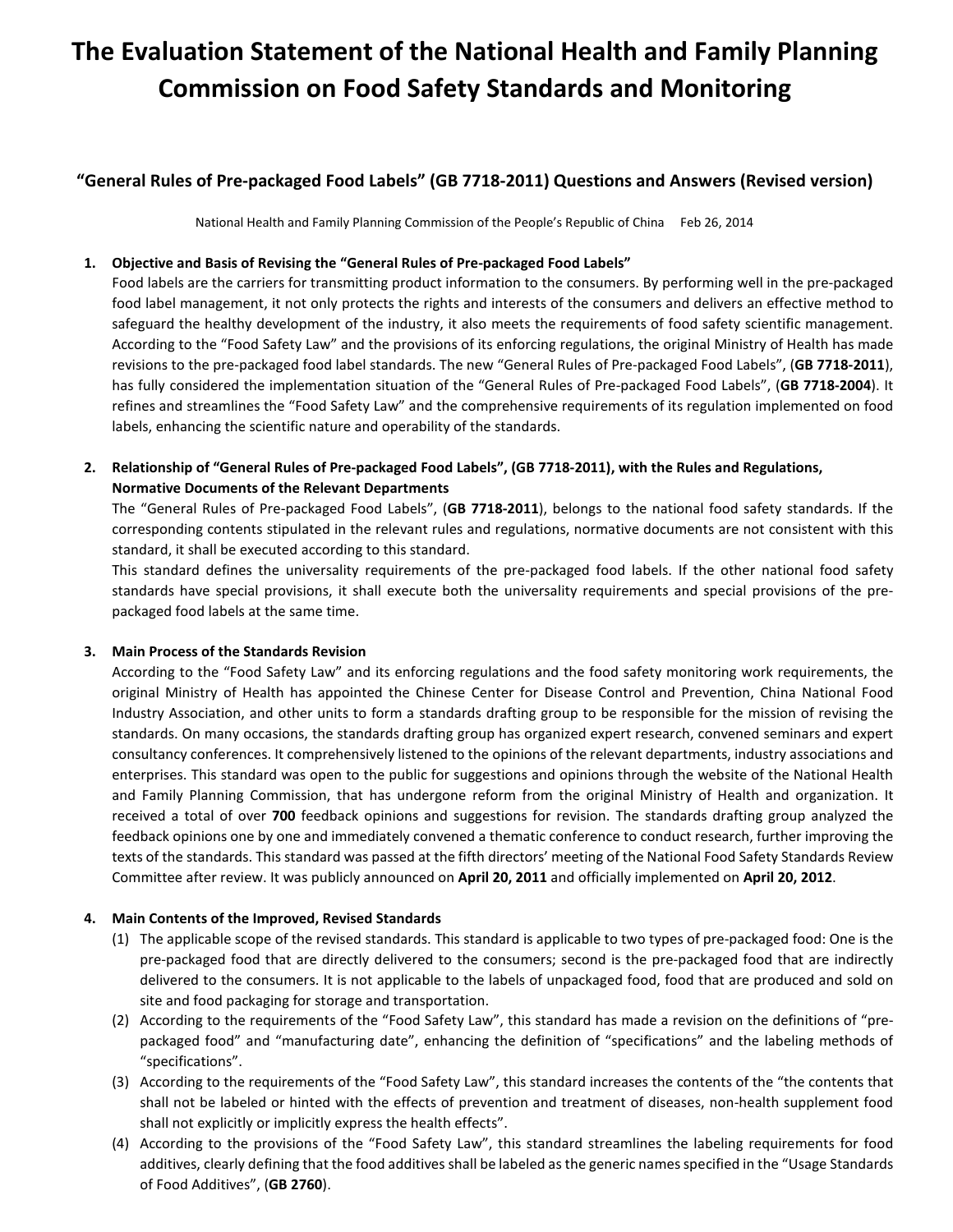(5) With reference to the Codex Alimentarius, this standard increases the recommended labeling requirements for food allergens such that the consumers can scientifically choose the food according to their own situations.

## **5. Relating to the definition of pre-packaged food**

According to the "Food Safety Law" and "Measures for the Metrological Supervision and Administration of Quantitatively Packed Commodities", and with reference to the prior food label management experiences, this standard defines the "prepackaged food as: Food that are pre-packaged in fixed quantities or prepared in packaging materials and containers, including the pre-order packaged and pre-order food produced in the packaging materials and containers with a uniform mass or volume label within a certain quantity range. The pre-packaged food shall be pre-packaged in the first place. In addition, the packaging must contain a uniform mass or volume label.

**6. Relating to the differences between the labeling of the "pre-packaged food directly delivered to the consumers" and the "pre-packaged food indirectly delivered to the consumers"** 

For the pre-packaged food directly delivered to the consumers, all items shall be shown in the labels. The labels for the prepackaged food indirectly delivered to the consumers must contain the food name, specifications, net weight, manufacturing date, expiry date and storage conditions. If the other contents are yet to be shown in the labels, it shall be remarked in the user manual or contract.

#### **7. Relating to the situation of the "pre-packaged food directly delivered to the consumers"**

One is the pre-packaged food directly or through the food operators (including catering services) to be delivered to the consumers by the manufacturers; two is the pre-packaged food that are both delivered to the consumers and other food producers. The importers dealing with such types of imported pre-packaged food shall also carry out according to the aforementioned provisions.

#### **8. Relating to the situation of the "pre-packaged food indirectly delivered to the consumers"**

One is the pre-packaged food delivered to the other food producers by the manufacturers; two is the pre-packaged food that are delivered to the catering industry as raw materials and supplementary materials by the manufacturers. The importers dealing with such types of imported pre-packaged food shall also carry out according to the aforementioned provisions.

## **9. Relating to the labeling situation that does not belong to the management of this standard**

One is the unpackaged food labels; two is the food packaging labels for the purpose of providing protection and convenient handling in the process of storage and transportation; three is the food labels related to those produced and sold on site. The aforementioned situations shall also carry out with reference to this standard.

## **10. The definition of the manufacturing date in this standard**

The "manufacturing date" defined in this standard refers to the date on which the pre-packaged food have become the final sales unit. The terms such as "packaging date", "bottling date", etc. used in the original "General Rules of Pre-packaged Food Labels", (**GB 7718-2004**), shall be standardized as the "manufacturing date" in this standard.

# **11. If the product is not added with certain types of food ingredients, but is only added with the related flavorful spices and flavors, should it be allowed to show the physical diagram of the food on the label?**

The contents within the labels shown shall be authentic and accurate. It shall not use words, diagrams, etc. that may easily lead the consumers to misunderstand or may be fraudulent, and other methods to introduce the food. When the diagrams or words used may lead the consumers to misunderstand, it shall use concise and eye-catching words in its explanation.

#### **12. Relating to the use of traditional Chinese words in the label**

This standard defines the standard Chinese words used in the food label, but not including the trademark. The "standard Chinese words" refers to the Chinese words in the "Common Standard Chinese Characters Table", but not including the traditional characters. The food labels can use both standard Chinese characters and the corresponding traditional Chinese characters at the same time.

## **13. Relating to the use of "all kinds of artistic characters with decorative functions"**

"All kinds of artistic characters with decorative functions" include seal characters, official script, cursive script, handwritten characters, artistic characters, variant words, ancient characters, etc. While using these artistic characters, it shall be written in a correct manner with ease of recognition and not being easily confused.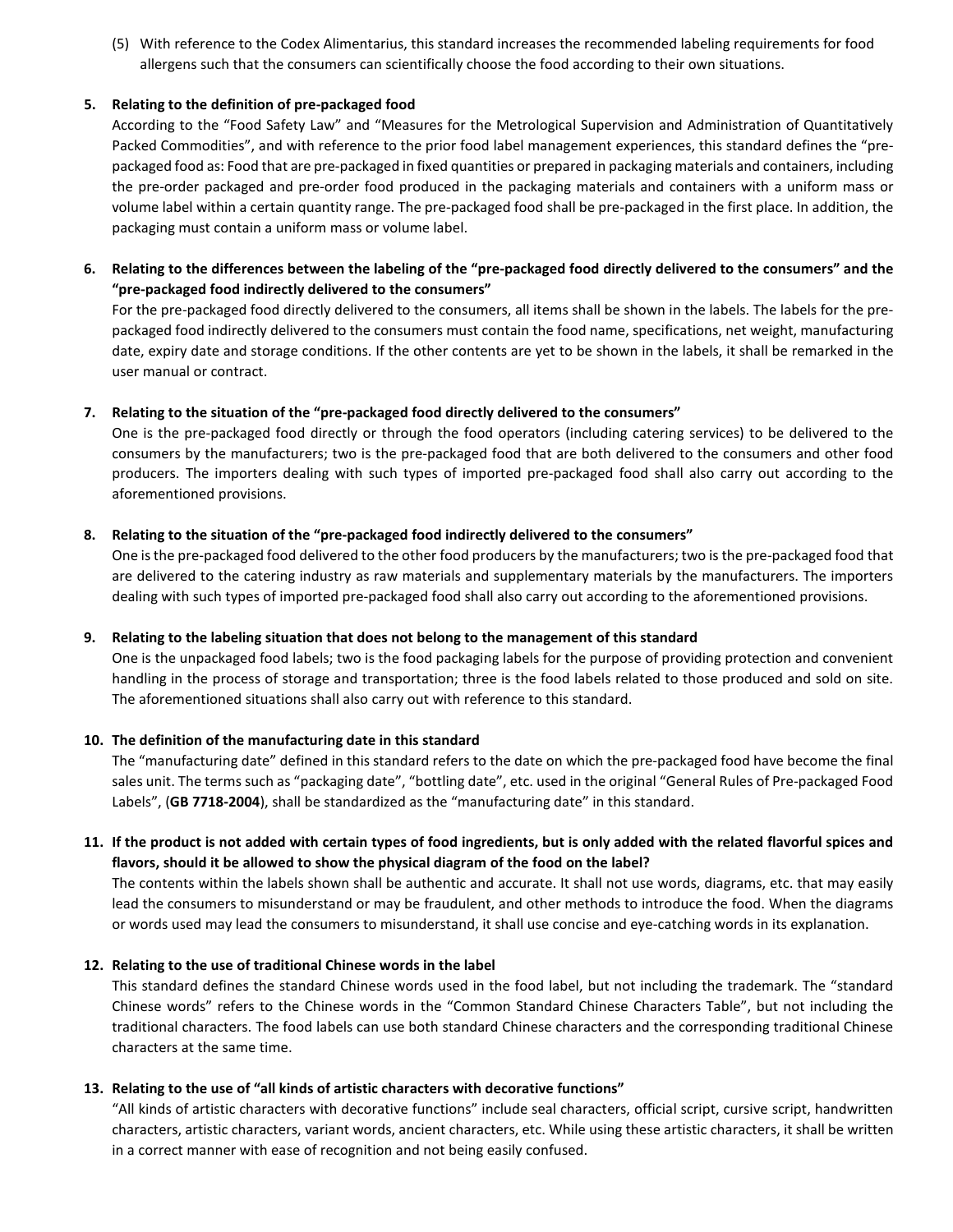## **14. Relating to the corresponding relationship of Chinese and foreign languages in the label**

The pre-packaged food labels can use foreign languages at the same time. However, the word size of the foreign language shall not be larger than the corresponding size of the Chinese characters.

For the mandatory identification contents in this standard and other laws, regulations, food safety standards requirements, the Chinese and the foreign languages must have a corresponding relationship.

- **15. Relating to the labeling requirement of the maximum surface area bigger than 10cm2 but equal and smaller than 35cm2**  The food labels shall display all mandatory contents according to the requirements of this standard. According to the comprehensive situation of the label area, the height of the characters, symbols and numbers in the label contents shall be less than **1.8mm**. They shall be clear, concise and easily recognizable.
- **16. When the mandatory contents contain both Chinese and alphabetic characters, how do you determine whether the character's height meets the character's height requirement of equal and larger than 1.8mm?**

The height of the Chinese characters shall be equal and larger than **1.8mm**. Units of **kg, mL,** etc. or other mandatory displayed characters shall determine whether to be equal and larger than **1.8mm** based on the upper case letters or lower case letters, such as **k, f, l,** etc.

**17. When the sales unit contains several pre-packaged food that can be sold independently, the labeling requirement of the external packaging (or large packaging) directly delivered to the consumers** 

The independently-packaged food in such sales unit shall respectively display the mandatory contents. The labeling of the external packaging (or large packaging) shall be divided into two types of conditions:

One is the external packaging (or large packaging) shall display the mandatory contents according to the requirements of this standard. If the various food in the sales unit belong to different types, it shall display all mandatory contents for each type of food on the external packaging. The common information can be uniformly labeled.

Two is the several external packaging (or large packaging) shall be easily recognizable or identifiable, or all or part of the mandatory labeling contents within the packaging materials (or containers) can be clearly recognized or identified through the external packaging (or large packaging). It shall not repeat the corresponding labeling contents on the external packaging (or large packaging).

**18. When the sales unit contains several independently-packaged food that have displayed the manufacturing date and expiry date, how do you label the manufacturing date and expiry date on the external packaging** 

It can choose one of the three types of labeling methods: One is the manufacturing date shall be labeled with the earliest manufacturing date of the single piece of food, while the expiry date shall be labeled according to the earliest expiry date of the single piece of food; two is the manufacturing date shall be labeled with the date on which the external packaging have become the sales unit, while the expiry date shall be labeled according to the earliest expiry date of the single piece of food; third is to respectively label the manufacturing date and expiry date of each food on the external packaging.

## **19. Relating to the special names reflecting the authentic attributes of the food**

The special names reflecting the authentic attributes of the food are usually referred to the food names or food classification names stipulated in the national standards, industry standards and local standards. If there are several aforementioned names, it shall select any one of them, or equivalent name that does not cause ambiguity; under the condition where there are no standards provisions, it shall use the generic or popular names that can help the consumers to understand the authentic attributes of the food. It shall be able to reflect the inherent nature, characteristics and features of the food. Moreover, it shall distinctly show the intrinsic quality of the products and distinguish the effects of the different products.

## **20. How to avoid the misunderstanding arising from the product names**

When the product name used contains words or terms (expressions) that can easily enable people to misunderstand the food attributes, it shall use the special name with the same font size placed near to the same display panel of the shown name to reflect the authentic attributes of the food. If the people easily misunderstand due to the different font sizes or font colors, it shall use the special name with the same font size and same font color to display the authentic attributes of the food.

- **21. Relating to whether the single ingredient of the pre-packaged food shall be declared in the ingredient table**  The single ingredient of the pre-packaged food shall be declared in the ingredient table.
- **22. Relating to the separation method for the ingredient names**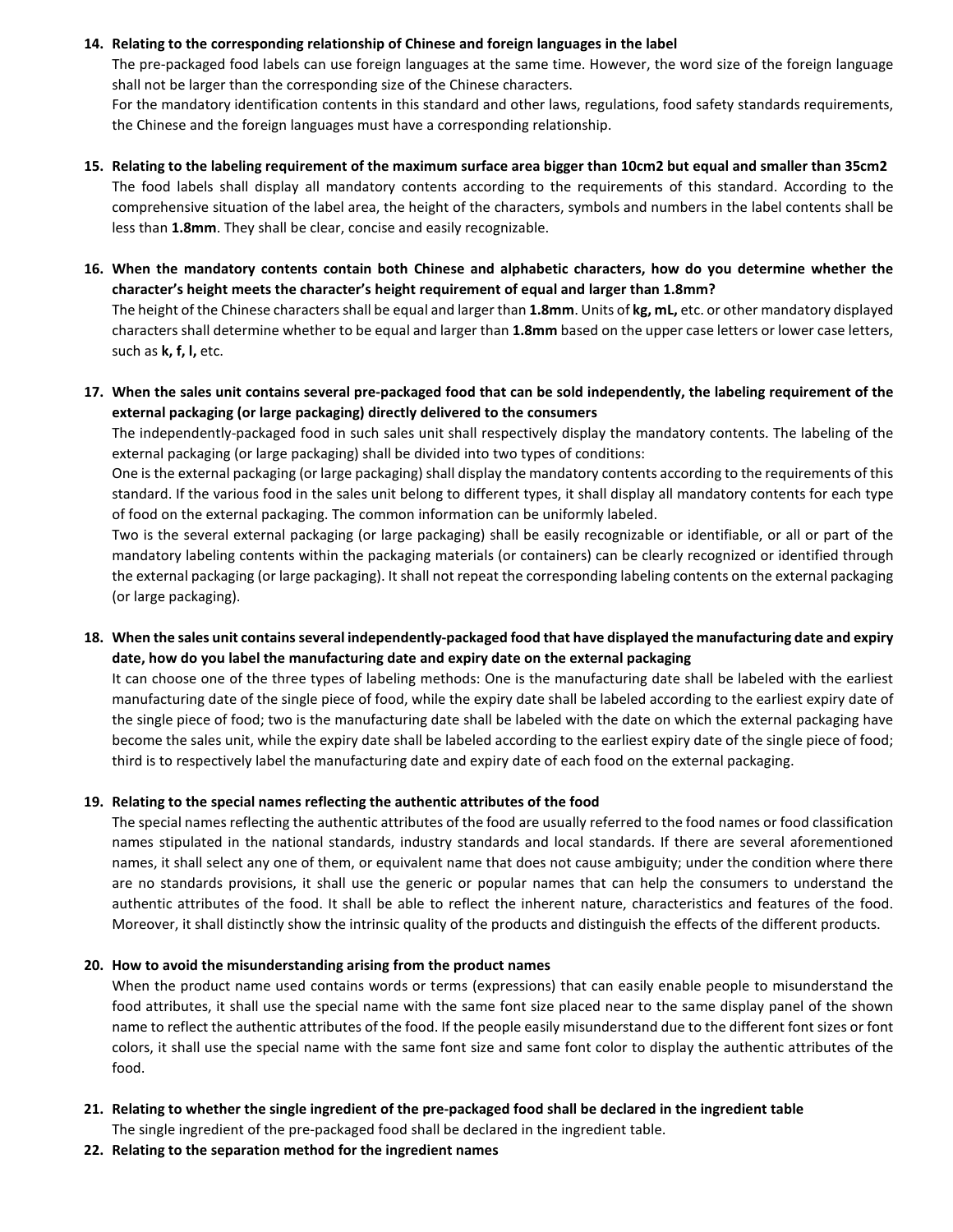The declaration of the ingredients in the ingredient table shall be clear and concise, easily recognizable and identifiable. The ingredients can be separated by a comma, semicolon, space, etc. for easy identification.

## **23. Relating to the implication and labeling requirements of the edible packaging**

The edible packaging is made from food. It refers to the substances that are edible and possess certain packaging functions. These packaging are easily ingested together with the packaged food. As such, it shall display their raw materials in the food ingredient table. For those edible packaging that have the corresponding national standards and industry standards, when the added amount is less than **25%** of the total amount of the pre-packaged food, it shall be exempted from displaying the original ingredients for such edible packaging.

#### **24. Relating to the labeling of the collagen casing for sausages**

The collagen casing for sausages belong to the food compound ingredients, which have the corresponding national standards and industry standards. According to the provision of **4.1.3.1.3** of the "General Rules of Pre-packaged Food Labels", (**GB 7718- 2011**), if the added amount of the collagen casing for sausages is less than **25%** of the total amount of the meat product, the labels can be exempted from displaying the original ingredients for the collagen casing.

# **25. While determining the sequence of the ingredient labels in the food ingredient table, which unit shall be used to calculate the added amount of the ingredients**

It shall be based on the mass or weight of the food ingredients being added. It shall sequence them one by one in a descending order. If the percentage of the mass added (**m/m**) does not surpass **2%** of the ingredients, it can be exempted to be sequenced in a descending order.

#### **26. Relating to the labeling of compound ingredients in the ingredient table**

The labeling of compound ingredients in the ingredient table shall be divided into the following two conditions:

- (1) If the compound ingredients that are directly added to the food already have national standards, industry standards or local standards, and the added amount is less than **25%** of the total amount of the food, it shall not need to display the original ingredients of the compound ingredients. For the added amount of the compound ingredients that contain food additives is less than **25%** of the total amount of the food, if it meets the principles of the provisions of "Usage Standards of Food Additives", (**GB 2760**), and it is not technically effective in the finished product, it shall not need labeling. However, for the food additives are technically effective in the finished product, the compound ingredients shall be labeled accordingly. The recommended labeling methods are as follows: Add brackets (parentheses) after the compound ingredient name, and show the generic names of the food additives in the brackets, e.g. soy sauce (contain caramel color).
- (2) If the compound ingredients that are directly added to the food do not have national standards, industry standards or local standards, or the compound ingredients already have national standards, industry standards or local standards and the added amount is more than **25%** of the total amount of the food, it shall display the names of the compound ingredients in the ingredient table and add brackets (parentheses) after them, displaying the original ingredients of the compound ingredients one by one in a descending order based on the added amount. Among them, if the added amount of the ingredients does not surpass **2%** of the total amount of the food, it shall not be required to be sequenced in a descending order.

## **27. For the compound ingredients that need to label their original ingredients, if part of the original ingredients are the same as their ingredients in the food, how do you label them?**

It can choose one of the following two types of methods: One is to refer to Question 26 (2) for the labeling instruction; two is to directly display each original ingredient for the compound ingredients in the ingredient table. The sequence of each ingredient shall be decided by the total amount of each ingredient in the finished product.

## **28. Relating to the labeling methods of the generic names of food additives**

It shall display the generic names of the food additives in the "Usage Standards of Food Additives", (**GB 2760**). On the label of the same pre-packaged food, the food additives used shall choose one of the following three types of formats: One is all shall display the full names of the food additives; two is all shall display the function classification names and the International Numbering System for Food Additives (**INS**). If a certain food additive is not listed in the corresponding INS, or due to the labeling requirements of allergens, it can display it with its full name; three is all shall display the function classification names of the food additives, and also display their full names simultaneously.

For example: The food additive, propylene glycol, can choose to be labeled as: 1. Propylene glycol; 2. Thickener (**1520**); 3. Thickener (Propylene glycol).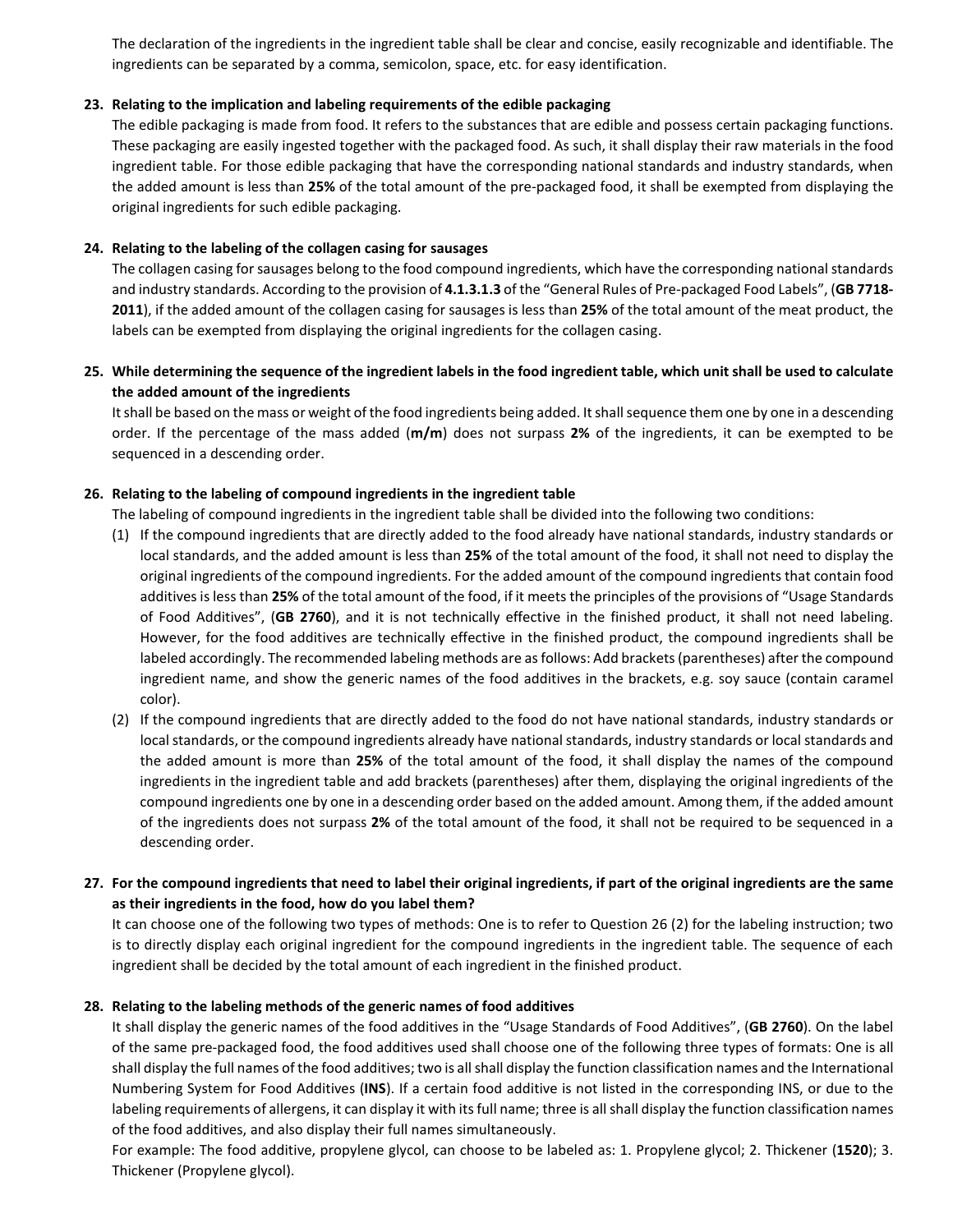## **29. Relating to the matters to be noted for the labeling of the generic names of food additives**

- (1) Food additives may have one type or many types of functions. The "Usage Standards of Food Additives", (**GB 2760**), lists out the main functions of the food additives for reference. The manufacturing enterprises shall display the function classification names on the label according to the actual functions of the food additives in the food.
- (2) If the two or more names for a food additive are defined in the "Usage Standards of Food Additives", (**GB 2760**), each name is an equivalent generic name. Take "sodium cyclamate (a.k.a. sweetener) as an example. "Sodium cyclamate" and "sweetener" are all generic names.
- (3) "Mono- and diglycerides of fatty acids (oleic acids, linoleic acids, palmitic acids, sorbic acids, stearic acids, lauric acids)" can be labeled as "mono- and diglycerides of fatty acids", "mono-distearic glyceric acid" or "mono-stearic glyceric acids", etc.
- (4) According to the labeling requirements of food allergens, it can enhance the description of the origin before the generic names stipulated in the "Usage Standards of Food Additives", (**GB 2760**). For instance, "phospholipids" can be labeled as "soybean lecithin".
- (5) According to the provisions of the "Usage Standards of Food Additives", (**GB 2760**), aspartame shall be labeled as "aspartame (contains phenylalanine)".

#### **30. Relating to the setting up of "food additive items" in the ingredient table**

The ingredient table shall be authentically displayed with all food additives used by the product. However, it is not mandatory to set up the "food additive items". Food manufacturers shall choose any type in Appendix **B** for labeling.

#### **31. While adding two or more food additives with the same function, can you carry out the labeling together?**

For the adding of two or more food additives with the same function in the food, it can choose to respectively display the full names of each food additive; or choose to display the function classification names first, and thereafter, add brackets (parentheses) after them to display the full names or **INS** of each food additive. For example: It can label as "carrageenan, guar gum", "thickener (carrageenan, guar gum)" or "thickener (**407, 412**)". If a certain food additive has no **INS**, it can be labeled with its full name at the same time. For example: "thickener (carrageenan, sodium polyacrylate)" or "thickener (**407**, sodium polyacrylate)".

#### **32. Relating to the labeling of compound food additives**

It shall fully display every food additive that has a functional effect on the finished product in the food ingredient table.

## **33. Relating to the labeling of supplementary ingredients in food additives**

When the supplementary ingredients contained in the food additives do not display any functional effect on the finished product, they shall not need to be labeled in the ingredient table.

#### **34. Relating to the labeling of processing aids**

The processing aids shall not require to be labeled.

#### **35. Relating to the labeling of enzyme preparation**

If the enzyme preparation loses its enzyme activity in the finished product, it shall not require to be labeled. If it still retains its enzyme activity in the finished products, it shall be ranked in its corresponding position in the ingredient table according to the related provisions displayed in the food ingredient table as well as the added amount of the enzyme preparation during the manufacturing or processing of the food.

#### **36. Relating to the labeling of food nutrient strengthening agents**

Food nutrient strengthening agents shall be labeled according to the "Usage Standards of Food Nutrient Strengthening Agents", (**GB 14880**) or the names stipulated in the announcement of the original Ministry of Health.

## **37. Relating to the labels of the ingredients that can be used as food additives or food nutrient strengthening agents, and in other ingredients**

For the ingredients that can be used as food additives or food nutrient strengthening agents, and in other ingredients, they shall be uniformly labeled according to their functional effects on the finished product. When the ingredients are used as food additives, they shall be labeled with the names stipulated in the "Usage Standards of Food Additives", (**GB 2760**) ; when the ingredients are used as food nutrient strengthening agents, they shall be labeled with the names stipulated in the "Usage Standards of Food Nutrient Strengthening Agents", (**GB 14880**); when the ingredients have functional effects on other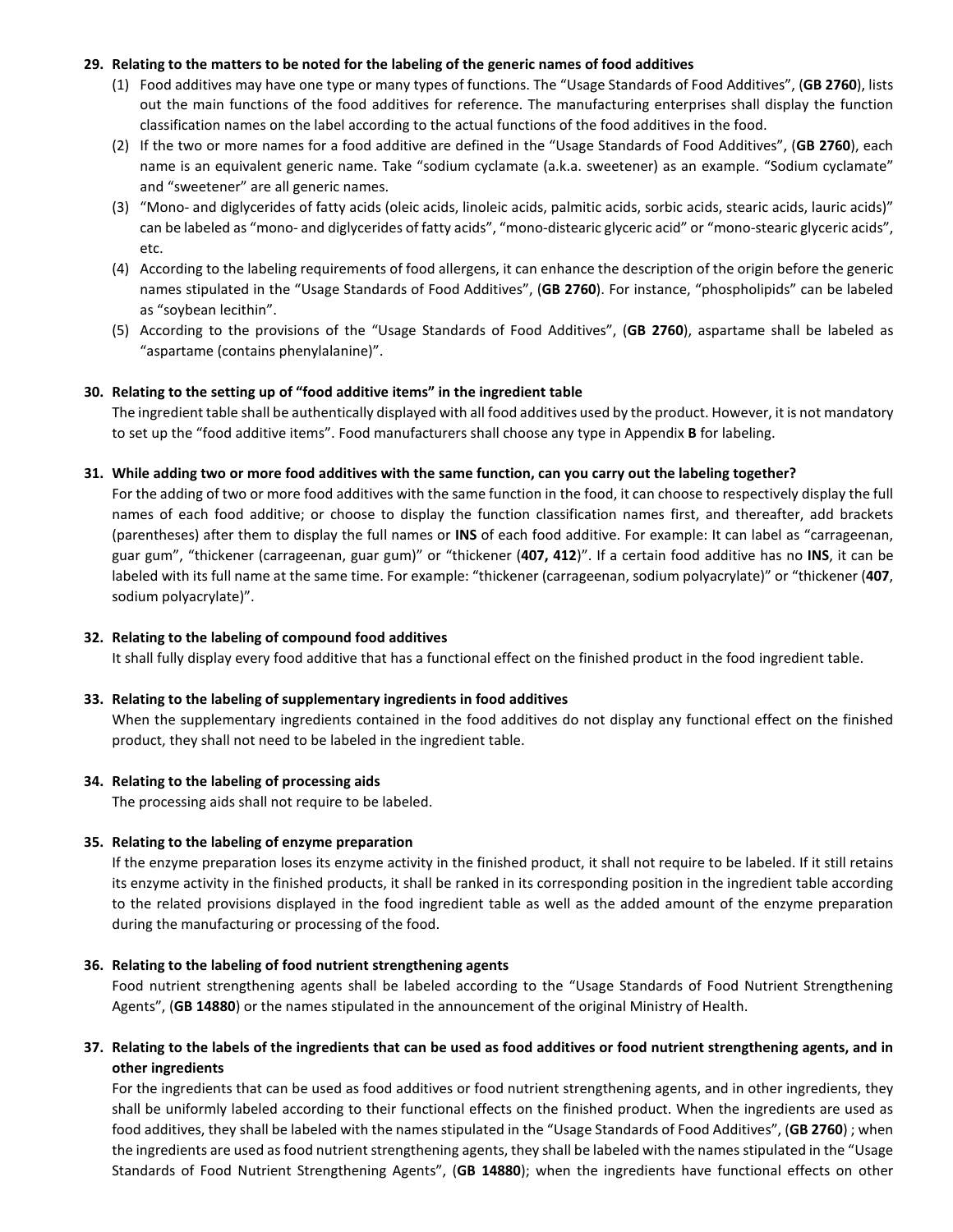ingredients, they shall be labeled with their corresponding full names. For example, monosodium glutamate (sodium glutamate) can be used as a condiment and a food additive at the same time. When it is used as a food additive, it shall be labeled as sodium glutamate. When it is used as a condiment, it shall be labeled as monosodium glutamate. For instance, riboflavin, Vitamin **E**, polydextrose, etc. can both be used as a food additive and a food nutrient strengthening agent. When they are used as a food additive, they shall be labeled with the names stipulated in the "Usage Standards of Food Additives", (**GB 2760**); when they are used as a food nutrient strengthening agent, they shall be labeled with the names stipulated in the "Usage Standards of Food Nutrient Strengthening Agents", (**GB 14880**).

#### **38. Relating to the labeling of strains present in the food**

The "Notice of the General Office of the Ministry of Health on the Issuance of the "List of Strains Used in Food" (Issued and supervised by the Ministry of Health (**2010**) **No.65**)" and the announcement **No. 25** (**2011**) of the original Ministry of Health have respectively defined the "List of Strains" that can be used in food and infant food. For the pre-packaged food that have used the aforementioned strains, it shall declare the strain name according to the requirements of the "General Rules of Prepackaged Food Labels", (**GB 7718-2011**). The enterprises can also declare the corresponding strain numbers and strain contents on the pre-packaged food at the same time. Since **January 1, 2014**, food manufacturers shall declare the relevant strains on the pre-packaged food labels according to the aforementioned provisions. For those pre-packaged food that have been manufactured and sold prior to **January 1, 2014**, they can continue to use the existing labels and continue to be sold within the food expiry date.

## **39. Relating to the quantitative labeling of ingredients or components**

One is if it reiterates the fact of having certain types or many types of ingredients or components with values and features on the food labels or user manuals, it shall declare their added amount or their contents in the finished product; two is if it reiterates the fact of having certain types or many types of ingredients or components and their contents are relatively low or not present, it shall declare their contents in the finished product at the same time.

#### **40. Relating to the situation of not requiring quantitative labeling of ingredients or components**

Only out of reflecting the authentic attributes requirements of the food in the food name, mentioning certain types of ingredients or components and not in particular reiterating on the label, it shall not require to declare the added amount of such types of ingredients or components or their contents in the finished product. When reiterating the food flavors, it shall also not be required to declare their quantities.

#### **41. Relating to the labeling of sulfur dioxide in the grape wines**

According to the provisions of the "General Rules of Pre-packaged Food Labels", (**GB 7718-2011**), "Fermented Alcoholic Beverages and their Integrated Alcoholic Beverages", (**GB 2758-2012**) and their implementation time, it allows the grape wine that have used the food additive, sulfur dioxide, prior to **August 1, 2013** to be declared as sulfur dioxide or a small amount of sulfur dioxide; for the manufactured, imported grape wine that have used the food additive, sulfur dioxide, after **August 1, 2013**, it shall be declared as sulfur dioxide, or a small amount of sulfur dioxide and content.

## **42. Relating to the labeling of vegetable oil ingredient in the ingredient table**

When vegetable oil is used as a food ingredient, it can choose one of the following two types of labeling:

- (1) It shall fully declare the place of origin of the vegetable oil. For example: palm oil, soybean oil, refined soybean oil, sunflower seed oil, etc. It can also declare the corresponding names stipulated in the national standards, industry standards or local standards. If the vegetable oil used is formed by two or more vegetable oils from different sources, it shall be declared in a descending order according to the added amount.
- (2) It shall be declared as "vegetable oil" or "refined vegetable oil" and determine its position in the ingredient table according to the total amount added. If the vegetable oil used are hydrogenated and have the relevant national standards, industry standards or local standards for the product, it shall be labeled as "hydrogenated vegetable oil" or partially hydrogenated vegetable oil", and declare the corresponding product standard name.

#### **43. Relating to the labeling of edible flavors and edible spices**

For the food that use edible flavors and edible spices, they shall declare the generic names of such flavors and spices in the ingredient table. They can also be labeled as "edible flavors", or "edible spices", or edible flavors & spices".

#### **44. Relating to the labeling of spices, spice-type or compound spices as food ingredients**

(1) If the added amount of a certain type of spices or spice extracts surpasses **2%**, it shall declare its full name.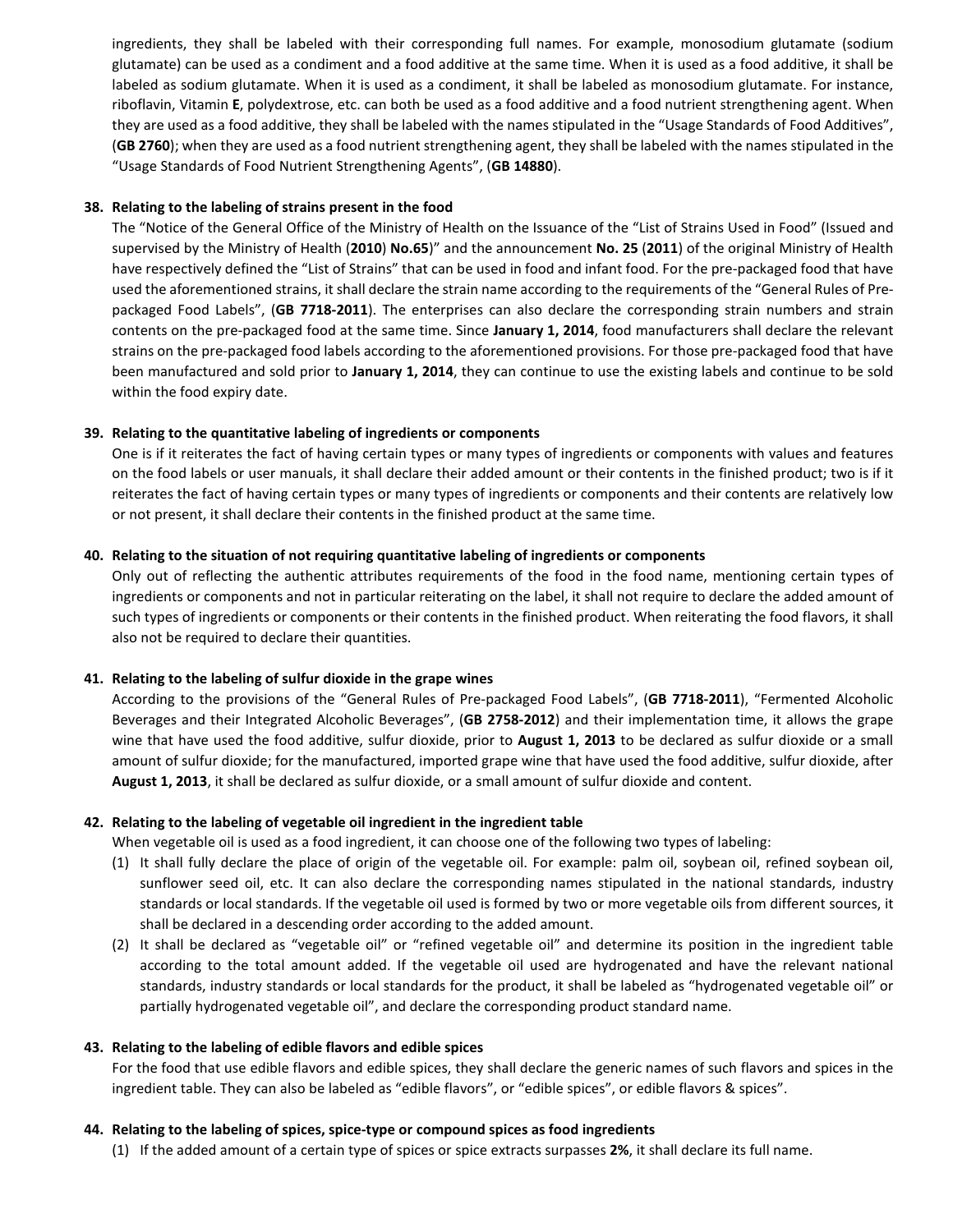- (2) If the added amount of the spices or spice extracts (single or total) does not surpass **2%**, it shall declare the full name of each spice in the ingredient table. It shall also uniformly declare as "spices", "spice-type" or compound spices" in the ingredient table.
- (3) If the added amount of compound spices surpasses **2%**, it shall carry out the declaration according to the labeling method for compound ingredients.

## **45. Relating to the labeling of dried and preserved fruits in the ingredient table**

- (1) If the total amount of each type of dried fruits or preserved fruits added does not surpass **10%**, it shall declare the full names of each type of dried fruits or preserved fruits in the ingredient table, or uniformly declare as "dried fruits" and "preserved fruits".
- (2) If the total amount of each type of dried fruits or preserved fruits added surpasses **10%**, it shall declare the full names of each type of dried fruits or preserved fruits added.

#### **46. Relating to the labeling of net weight**

The net weight label is formed by the net weight, numbers and statutory units of measurement. The labeling position shall be at the same display panel of the food name in the packaging or container. The height of all characters (measured by the letters – **L, k, g,** etc.) shall comply with the requirements of **4.1.5.4** of this standard. The "Net Weight" can be separated from the numbers after it by using a space or colon or other symbols. The "statutory unit of measurement" can be classified as the volume unit and mass unit. Solid food can only declare the mass unit, while liquid, semi-solid and sticky food can choose to declare the volume unit or mass unit.

#### **47. Labeling of net weight of the pre-packaged food in a gift package or promotional package**

The net weight of the pre-packaged food in a gift package (or promotional package) shall be labeled according to the provisions of this standard. It shall respectively declare the net weight of the sales portion and the net weight of the gift portion. It shall also declare the total net weight of the sales portion and the gift portion. In addition, it shall also declare the net weight of the gift portion with an appropriate method. For instance, "Net Weight **500g**, **50g** Free", "Net Weight **500+50g**", "Net Weight **550g** (**50g** free)", etc.

#### **48. Relating to the labeling of solid contents that do not clearly differentiate between the products in solid and liquid states**

For the pre-packaged food that use substances in solid and liquid states as well as substances in the solid state as the main food ingredients, it shall declare the contents of the drained substance (solid substances) in the mass unit or fraction of mass unit near to the position of the "Net Weight".

For the pre-packaged food that use semi-solid, sticky food and substances in the solid and liquid states as the main food components, or exist in the suspension state, mixed solid and liquid states, etc. that do not clearly differentiate between the products in the solid and liquid states, it shall not require to declare the contents of the drained substances (solid substances). Due to its own characteristics, the pre-packaged food may exist in the different solid, liquid states in different temperatures or under other conditions. The pre-packaged food do not belong to the food in solid and liquid states. For example, honey, edible oil and other products.

#### **49. Relating to the labeling of specifications**

If the specifications of a single pre-packaged food are equivalent to the net weight, it shall not be required to declare the specifications. For the comprehensive labeling methods, refer to **C.2.1 of Appendix C**; if the pre-packaged food contain several pre-packaged food of the same type, refer to **C.2.3 of Appendix C** for the comprehensive labeling methods for net weight and specifications; if the pre-packaged food contain several pre-packaged food of different types, refer to **C.2.4 of Appendix C** for the comprehensive labeling methods for net weight and specifications.

While declaring "specifications", it is not mandatory to declare the word, "specifications".

#### **50. Relating to the place of origin in the standard**

The "place of origin" refers to the actual manufacturing address of the food. It is a supplement to the manufacturer's address under special conditions. If the address of the manufacturer is the actual place of origin of the product, or the manufacturer is in the same place, city, region with the legal representative, it is not mandatory to declare the "place of origin". In the following situations, it shall label the "place of origin" at the same time: One is for the products that are manufactured by the subsidiaries or manufacturing bases of the company and they only declare the name and address of the legal company, it shall declare the subsidiary or local place of the manufacturing base that actually manufactures such products under the "place of origin" item; two is for the products that have authorized other companies to manufacture and they only declare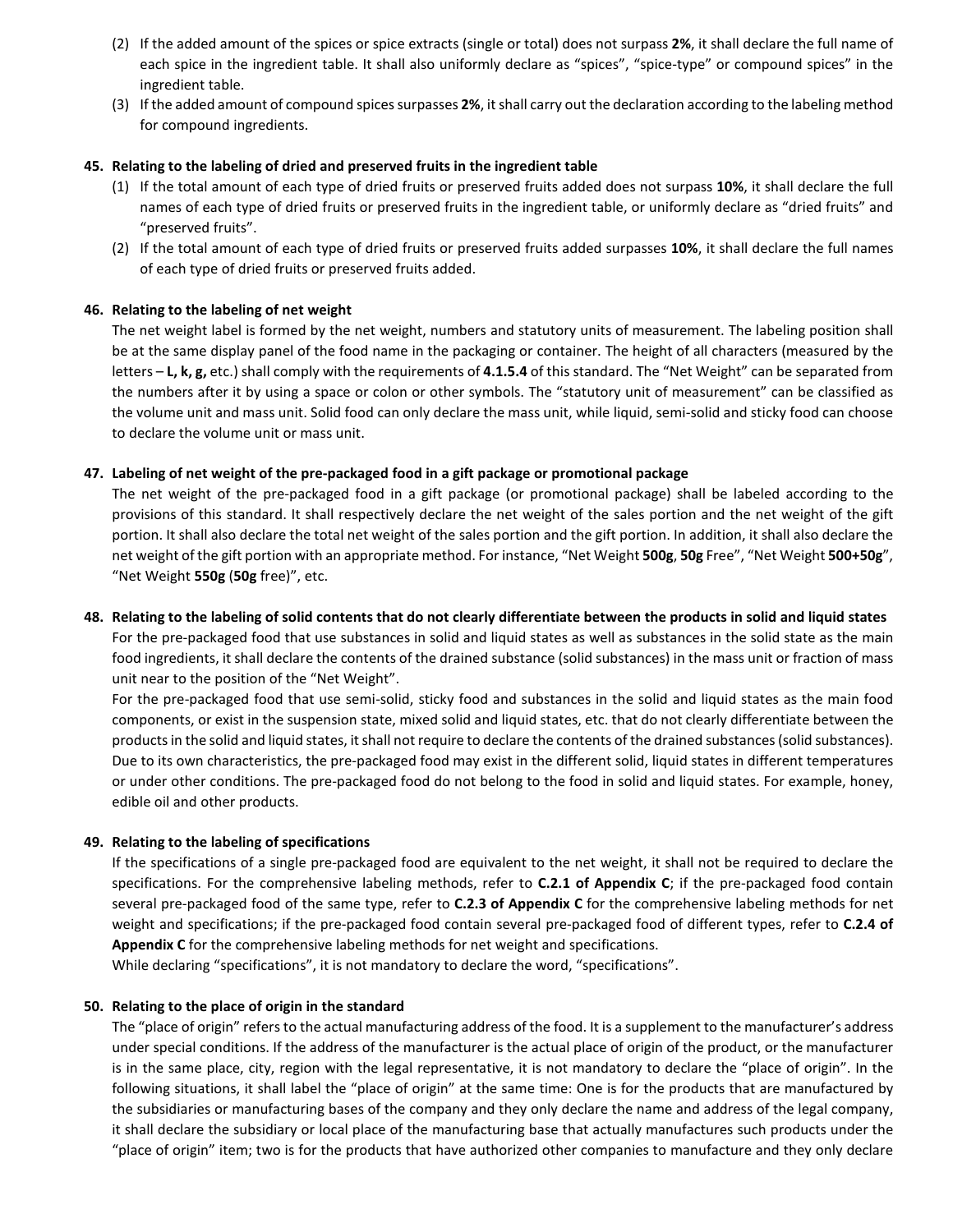the name and address of the appointed company, it shall declare the local place of the appointed company under the "place of origin" item.

**51. If the company has ratified an Authorization of Processing Agreement with its subsidiary and the products manufactured by the subsidiary are not for sales, how do you label the name, address and place of origin of the manufacturer and operator?** 

It shall be labeled according to the authorization of processing method between the food manufacturers and operators.

#### **52. Relating to the prefecture-level city in the standard**

The place of origin of the food can be labeled as the municipality directly under the central government, separate planned city, vice-provincial city or prefecture-level city according to the administrative division. The definition of prefecture-level city shall be executed according to the related state provisions.

#### **53. Relating to the labeling of contact method**

The contact method shall be labeled as the effective contact method of the legally liable manufacturers or distributors. The contact method shall contain at least one of the following items below: telephone number (hotline, after-sales number or sales number, etc.), facsimile, email and other internet contact methods, postal address (postal code or P.O. box) declared together with the address.

#### **54. Relating to the labeling of the grading of quality**

If the food are clearly stated with quality grading within the national standards and industry standards, it shall declare the quality grading according to the standard requirements. The product classification and product category do not belong to the grading of quality.

#### **55. Relating to the situation of exempted labeling**

There are two scenarios for the exemption of declaration in this standard: One is the definition of the types of food that can be exempted from declaring their expiry dates; two is the definition of the exemption of labeling contents when the maximum surface area of the food packaging or packing container is less than **10cm2**  . These two scenarios have respectively considered the characteristics of the food themselves and the difficulty in declaring a large amount of contents in such a small label. Exemption is only an indication that it is not mandatory to carry out the labeling. However, the enterprise can have a choice whether to do the labeling or otherwise.

The "solid edible sugar" in the exemption clause of this standard refers to white sugar, soft, white sugar, brown sugar, ice sugar, etc., but not including candy.

#### **56. How do you declare the food labels of imported pre-packaged food**

The food labels of the imported pre-packaged food can use Chinese and foreign language at the same time. It can also use traditional Chinese simultaneously. In the "General Rules of Pre-packaged Food Labels", (**GB 7718-2011**), it is mandatory to require to fully declare all contents. It is an option whether to declare the contents of the recommended labeling. When the pre-packaged food are using Chinese and foreign language at the same time, the foreign language must have a corresponding relationship with the mandatory labeling contents in Chinese as well as the contents selected for declaration. That is, the significance and meaning in Chinese and foreign language must be fundamentally consistent. The word size of the foreign language shall not be bigger than the Chinese character size of the corresponding Chinese. For the imported food with special packaging shapes, the height of the Chinese characters shall not be lower than the word height of the corresponding content in foreign language on the same display panel.

In the situation where the labeling is carried out by pasting the Chinese labels on the external packaging of the original imported pre-packaged food, the pasting of Chinese labels shall be declared according to the methods stipulated in the "General Rules of Pre-packaged Food Labels", (**GB 7718-2011**); the graphics and symbols of the original labels in foreign language shall not contain contents that are in violation with the related laws and regulations of the "General Rules of Prepackaged Food Labels", (**GB 7718-2011**).

The contents of the ingredient table in foreign language of the imported pre-packaged food shall contain the corresponding contents of the ingredient table in Chinese. If the original products are not declared in the ingredient table in foreign language, the contents that shall be declared according to the Chinese laws, regulations and standards, shall also be declared in the ingredient table in Chinese (including the added water, single raw materials, etc. during the food manufacturing and processing processes).

The imported pre-packaged food shall be labeled with the country of origin or the name of the place of origin as well as the names, addresses and contact methods of the dealers, importers or distributors legally registered in China; it shall not be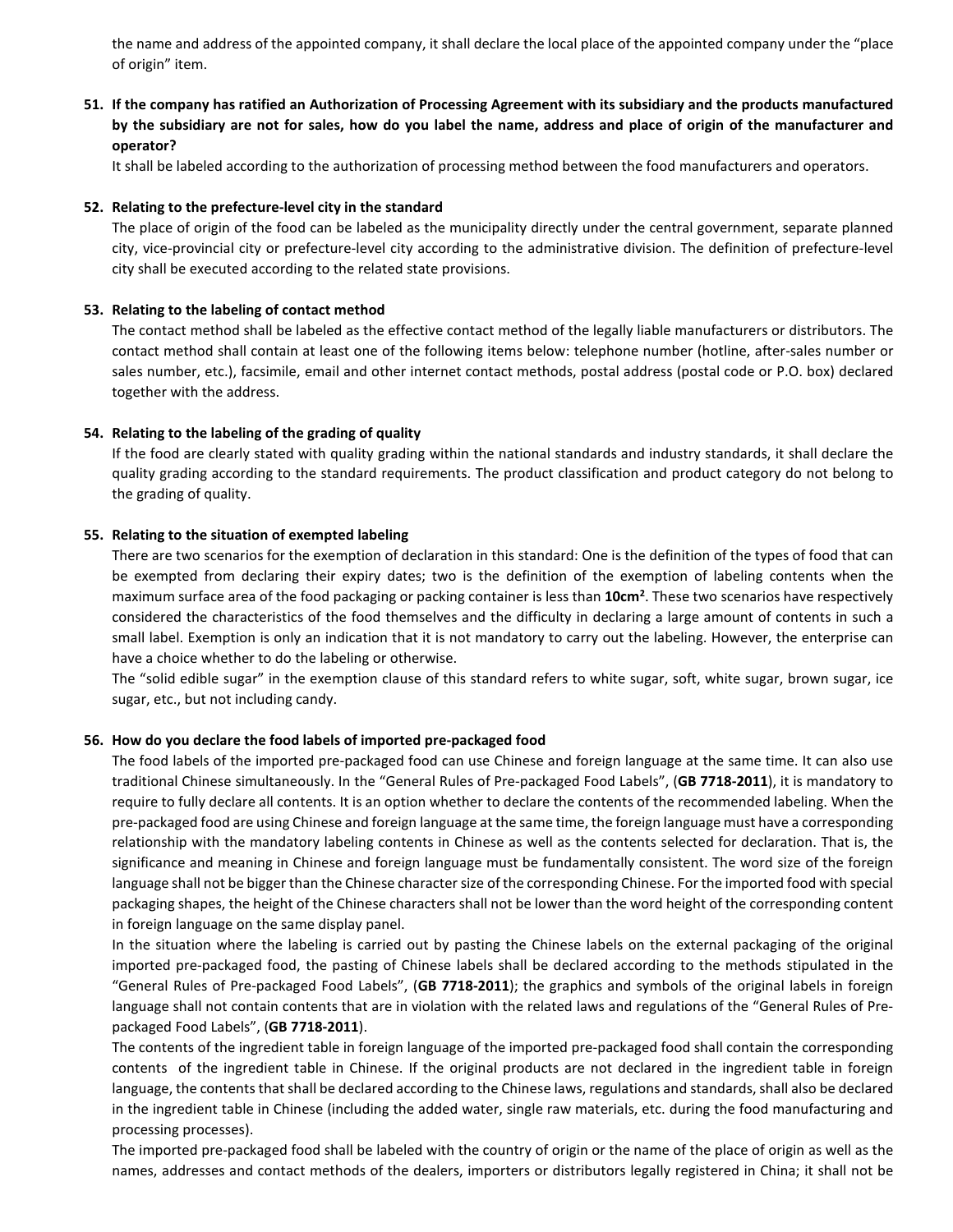required to declare the names, addresses and contact methods of the manufacturer. The names, addresses, etc. of the original manufacturer in foreign language shall not be required to be translated to Chinese.

The country name or regional name of the country of origin of the imported pre-packaged food refers to the country or regional name where the food has become the finished product, including the country or regional name of the packaging (or canned). The Chinese labels for the imported pre-packaged food shall truthfully and accurately declare the country name or regional name of the country of origin.

The imported pre-packaged food shall be exempted from declaring the standard codes and quality grades of the relevant products. If the standard codes and quality grades of the product are declared, they shall ensure their authenticity and accuracy.

**57. If the imported pre-packaged food only have the expiry date and the best consumption date, how do you label their manufacturing date?** 

It shall truthfully label the manufacturing date by pasting, reprinting, etc. according to the expiry date and best consumption date.

#### **58. Relating to the prohibition of pasting, reprinting or tampering with the date labels**

The clause **4.1.7.1** of this standard, "the date labels shall not be pasted, reprinted or tampered with" refers to the behavior of tampering with the date in a single-handedly manner by pasting, reprinting and other methods on the existing labels. If the entire food label is made in a self-adhesive form, including the date contents such as "manufacturing date" or "expiry date", etc., the entire self-adhesive pasting on the food packaging shall meet the provisions stipulated in this standard.

**59. By using the text, "see packaging", while labeling the date, is it necessary to indicate the actual position of the packaging?**  It shall be divided into the following two scenarios: One is if the size of the packaging is relatively big, it shall indicate the actual position of the date on the packaging; two is for small food packaging, it can adopt the forms such as "for manufacturing date, see packaging", "for manufacturing date, see sprayed codes", etc. The aforementioned requirements are aimed at enabling the consumers to find the date information in a convenient way.

#### **60. Relating to the labeling of product standard codes**

It shall declare the standard codes and sequential numbers implemented by the product. It shall not be required to declare the year number. The product standard can be referred to as the National Food Safety Standards, Food Safety Local Standards, Food Safety Enterprise Standards or other national standards, industry standards, local standards and enterprise standards. The title can use, but not limited, to these forms: product standard number, product standard code, product standard serial number, product implemented standard number, etc.

#### **61. Relating to the identification of green food labels**

According to the provision of **4.1.10** of the "General Rules of Pre-packaged Food Labels", (**GB 7718-2011**), the pre-packaged food (excluding imported pre-packaged food) shall declare the standard codes implemented by the product. Standard code refers to the standard involved with the product quality, specifications and other contents implemented by the product in the pre-packaged food. It can be the National Food Safety Standards, Food Safety Local Standards, Food Safety Enterprise Standards, or other relevant national standards, industry standards and local standards. According to the provisions of the "Administrative Measures for Green Food Labels" (**Ministry of Agriculture Order No. 6, 2012**), for the enterprises that use the green food labels on their product packaging, it goes to say that the enterprise has committed that the product meets the green food standards. The enterprise can declare the green food standards implemented by the product. It can also declare the other standards implemented in its production process.

#### **62. Relating to the labeling of allergens**

Certain raw materials or components in the food may cause an allergic reaction for a certain group of people after they have ingested them. One of the effective prevention is to declare the allergens contained or may contained in the food in a food label so as to remind the consumers that have medical allergies to appropriately choose their food. With reference to Codex Alimentarius, this standard has listed 8 types of allergens, encouraging the enterprises to voluntarily declare such information to remind the consumers and effectively fulfil the social responsibility. For the other allergens not listed within the 8 types of allergens, the manufacturer can choose whether or not to declare such allergens. The food manufacturer and operator can refer to the followings to autonomously select the comprehensive labeling methods.

The allergens can be directly labeled using easily identifiable ingredient names in the ingredient table. For example, milk, egg powder, soybean phospholipid, etc.; it can also choose to put a reminder at a position near to the ingredient table. For instance, "contains … … …", etc.; for the ingredients that do not contain certain types of allergens, but the same workshop